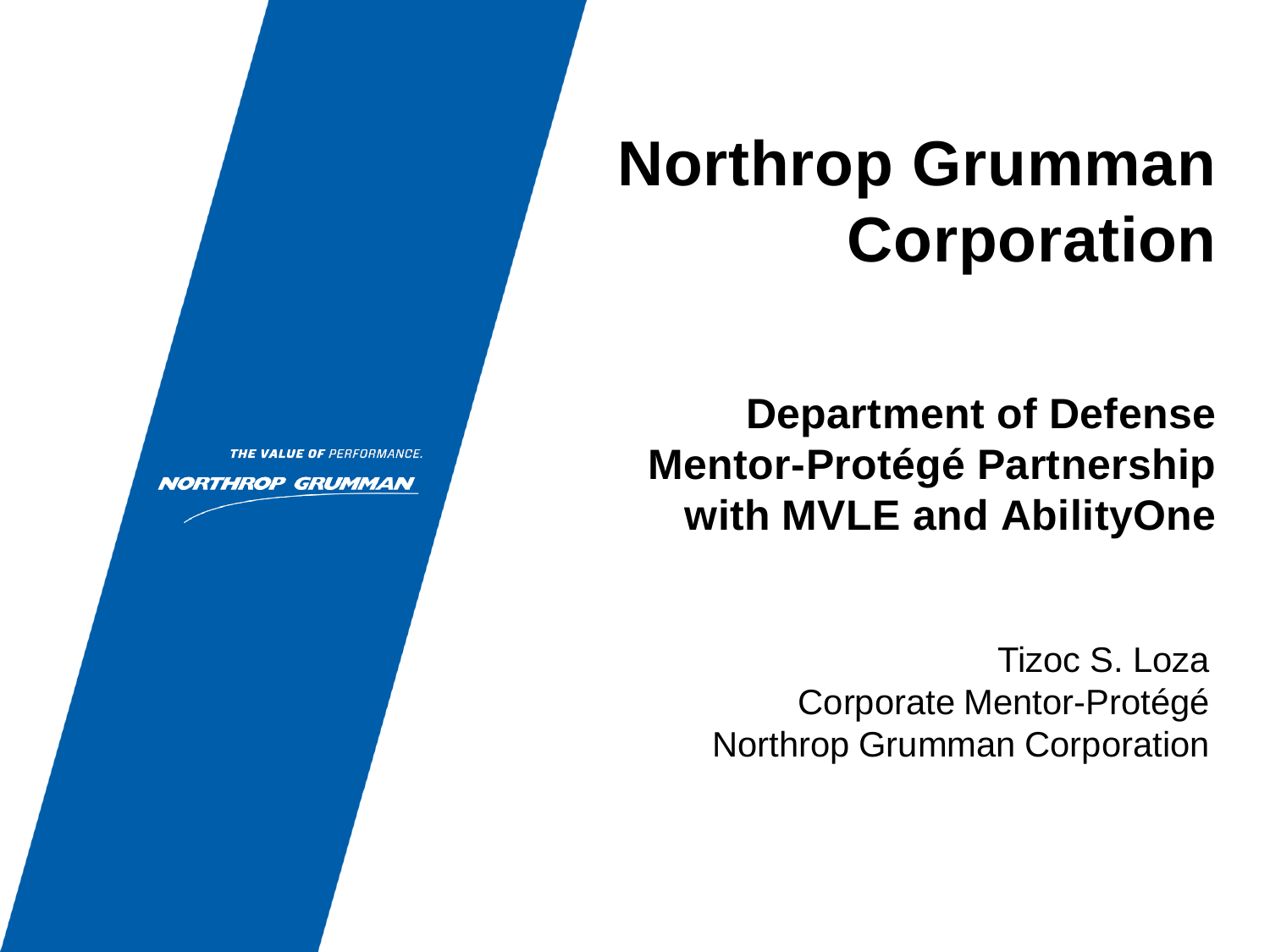$\mathfrak{D}$ 



#### § **2410d. — Subcontracting plans: credit for certain purchases.**

TITLE 10--ARMED FORCES, Subtitle A--General Military Law, PART IV--SERVICE, SUPPLY, AND PROCUREMENT

#### CHAPTER 141--MISCELLANEOUS PROCUREMENT PROVISIONS

#### **Sec.2410d. Subcontracting plans: credit for certain purchases**

(a) Purchases Benefiting Severely Handicapped Persons.--In the case of a business concern that has negotiated a small business subcontracting plan with a military department or a Defense Agency, purchases made by that business concern from qualified nonprofit agencies for the blind or other severely handicapped shall count toward meeting the subcontracting goal provided in that plan.

(b) Definitions--In this section: (1) The term ``small business subcontracting plan'' means a plan negotiated pursuant to section 8(d) of the Small Business Act (15 U.S.C. 637(d)) that establishes a goal for the participation of small business concerns as subcontractors under a contract.

- (2) The term "qualified nonprofit agency for the blind or other severely handicapped'' means:
- (a) a qualified nonprofit agency for the blind, as defined in section 5(3) of the Javits-Wagner-O'Day Act (41 U.S.C. 48b(3));
- (b) a qualified nonprofit agency for other severely handicapped, as defined in section 5(4) of such Act (41 U.S.C. 48b(4))and
- (c) a central nonprofit agency designated by the Committee for Purchase from People Who Are Blind or Severely Disabled under section 2(c) of such Act (41 U.S.C. 47(c)).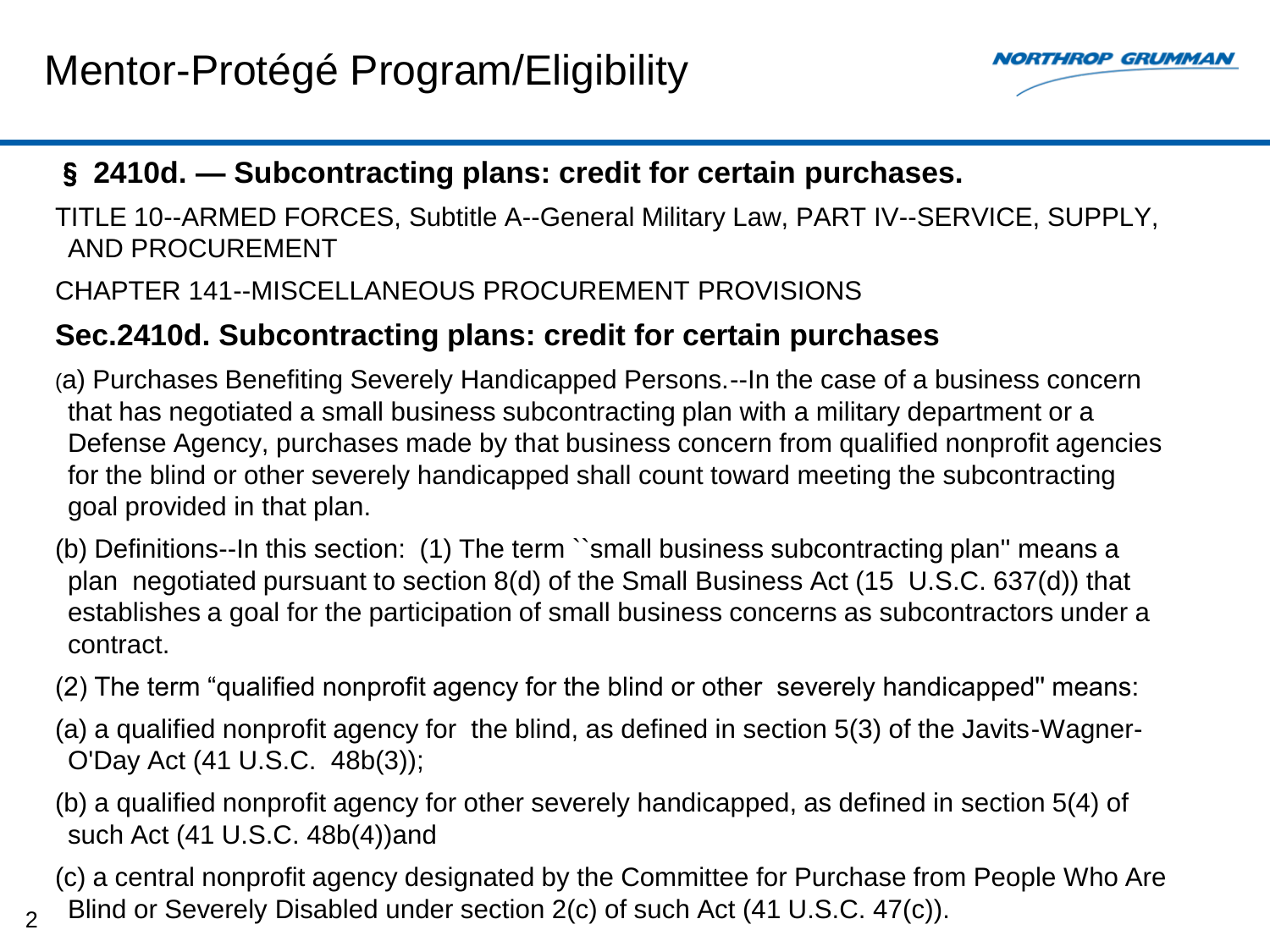## Northrop Grumman AbilityOne Highlights



- In 2010 NGC was the first prime contractor to develop and enter  $\bullet$ into a DoD Mentor-Protégé agreement with an AbilityOne organization, MVLE
- NGC's Mentor Protégé Agreement with MVLE is on a Corporatewide agreement
	- NG Corporate Office provides the oversight, management, training for infrastructure or technology transfer
	- Aerospace Systems: ISO certification transfer
	- Electronic Systems: Six Sigma
	- Information Systems: Marketing/Business Development training
		- Digital Scanning Contract team member under MDA JRDC  $\bullet$
	- Technical Services: Contract/Subcontracts training
		- Proposals: JNMF, MRAP, Army Eagle Wounded Warrior partnerships
	- George Mason/PTAC: Earn Value & CAS training

#### Providing Awareness and Transferring Knowledge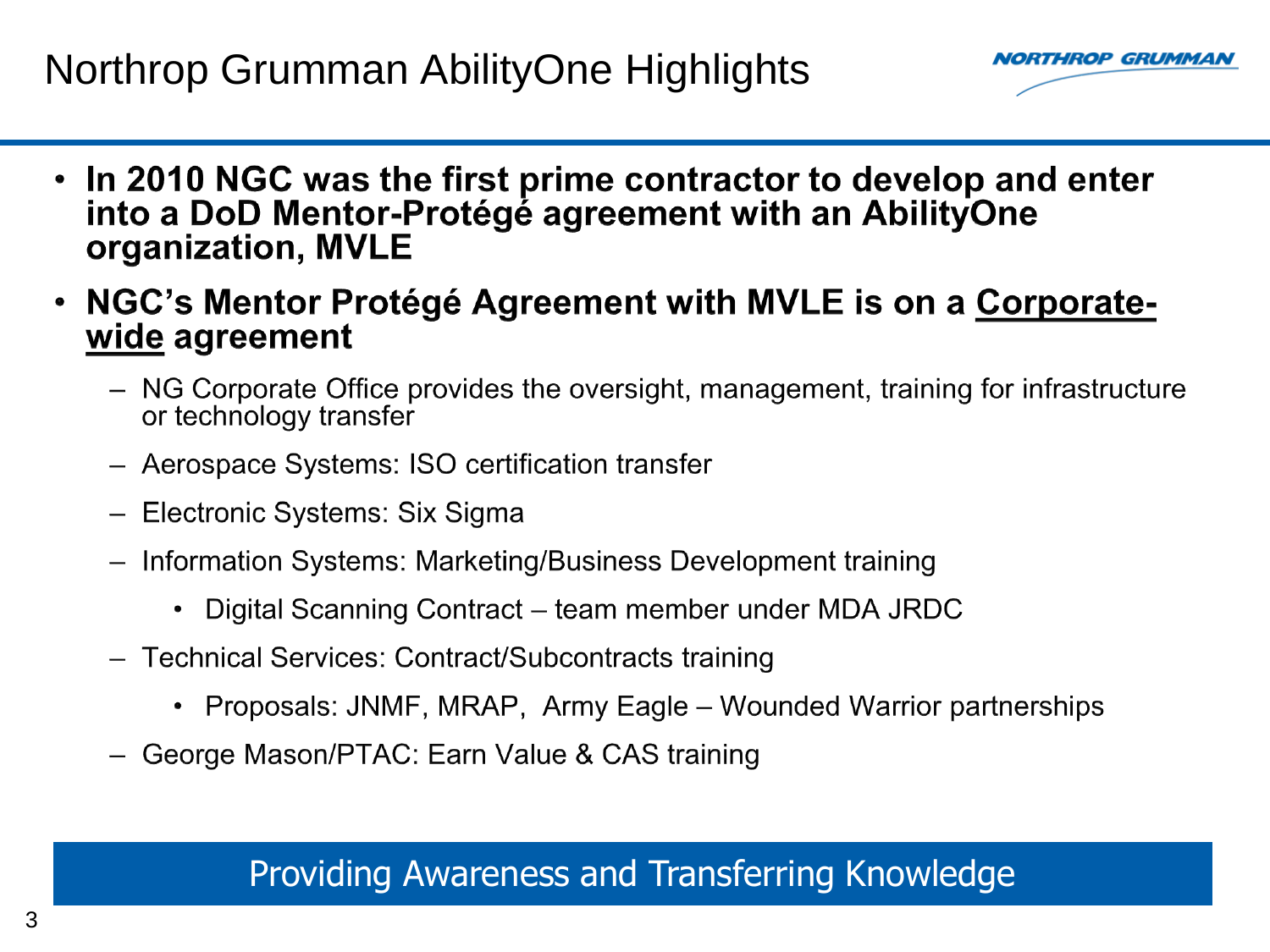## AbilityOne Highlights



• In 2011 Northrop Grumman signed a Memorandum of Agreement (MOA) with the US AbilityOne Commission;

- With the goal to "continue support of the DoD mission and other government agencies while increasing opportunities for AbilityOne authorized nonprofit organizations to support their workforce of people who are blind or have significant disabilities. These opportunities would come in the form of employment, education, training, and knowledge transfer that can be utilized in the performance of mutually beneficial businesses endeavors"
- NGC is providing training and education in support of the more than 600 non-profit agencies that qualify under the AbilityOne Program by hosting a series of Lunch & Learn seminars providing insight on "How to do Business with Prime Contractors"
	- First Lunch & Learn seminar was hosted at Norfolk State University with 26 NPA's and support from four (4) prime contractors (Boeing, BAE, Raytheon, Newport News Shipbuilding) and DCMA
	- Second Lunch & Learn seminar was held in Chicago, IL with participation from DCMA, Prime contractors, US AbilityOne, NIB & Source America
	- Third Lunch & Learn seminar was held in Redondo Beach CA. at Northrop Grumman Aerospace Sector facilities with 50 NPA's and Prime contractors (Boeing, GD/Gulfstream, Raytheon)

#### Focus on Establishing New Small Business Relationships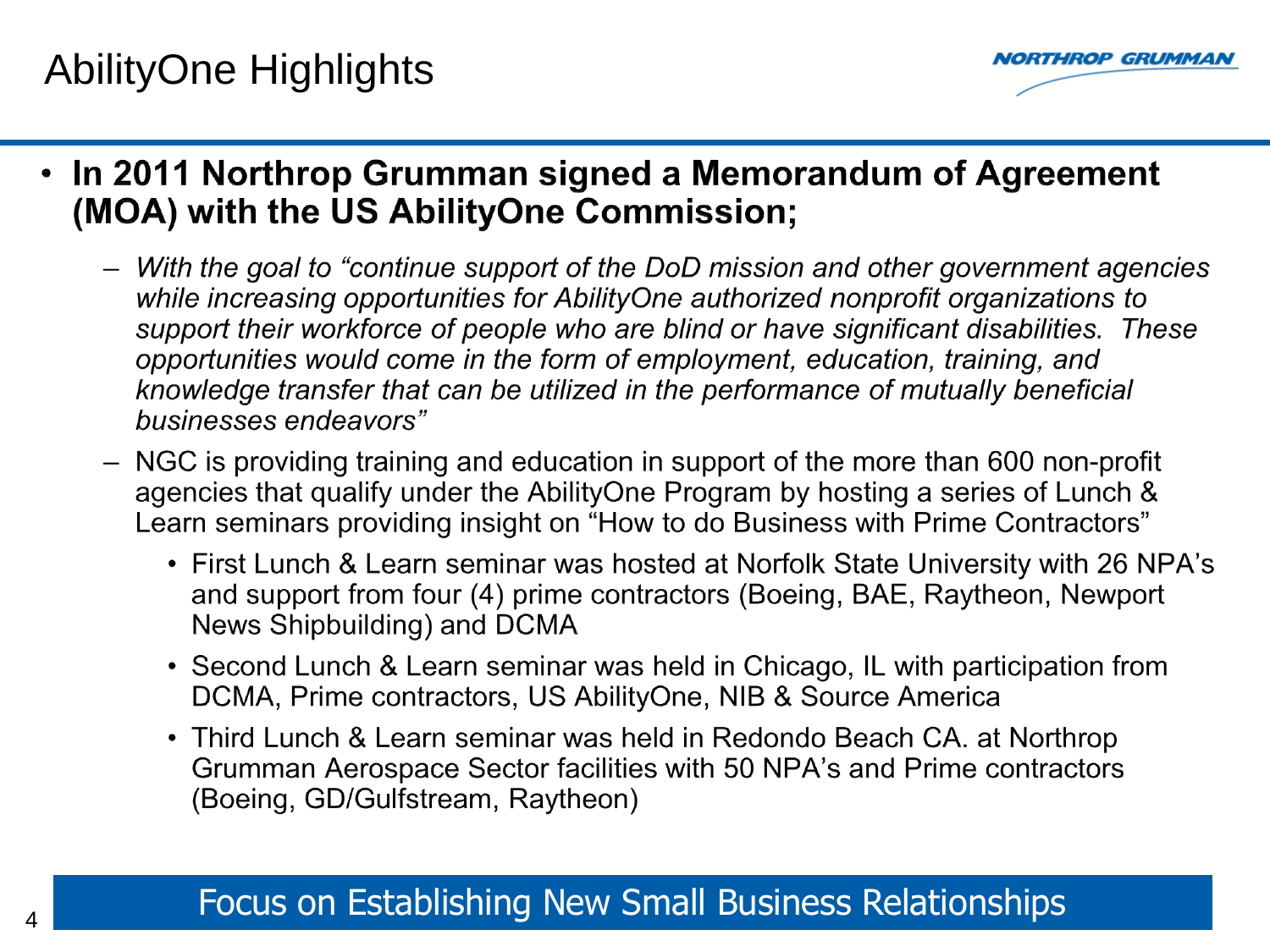## Mentor-Protégé Benefits



#### • **Credit Agreements:** (Managed by DCMA)

- Provide protégé firms with infrastructure assistance
- Credit Agreements are those in which the Mentor receives multiple credits toward their SB subcontracting goal based on the cost of developmental assistance provided to the Protégé
- Can be a five  $(5)$  year program

#### **Mentor**

- Supplier With Compatible Technology
- Strategic Long-term Supplier
- Increase Award Fee & Additional Proposal Evaluation Points, Past Performance
- Enhanced Competitiveness/New Markets (Seta-side & SBIR Programs)

#### Protégé

- Preferred Supplier
- New Technology
- Leverage NGC
- Increased Revenue and Employee Base (set expectations upfront)
- Diversified Customer Base
- Enhanced Competitiveness

• **Northrop Grumman Corporation received the 2013 Source America Commercial Business Partnership Award**

Creating Long-term Relationships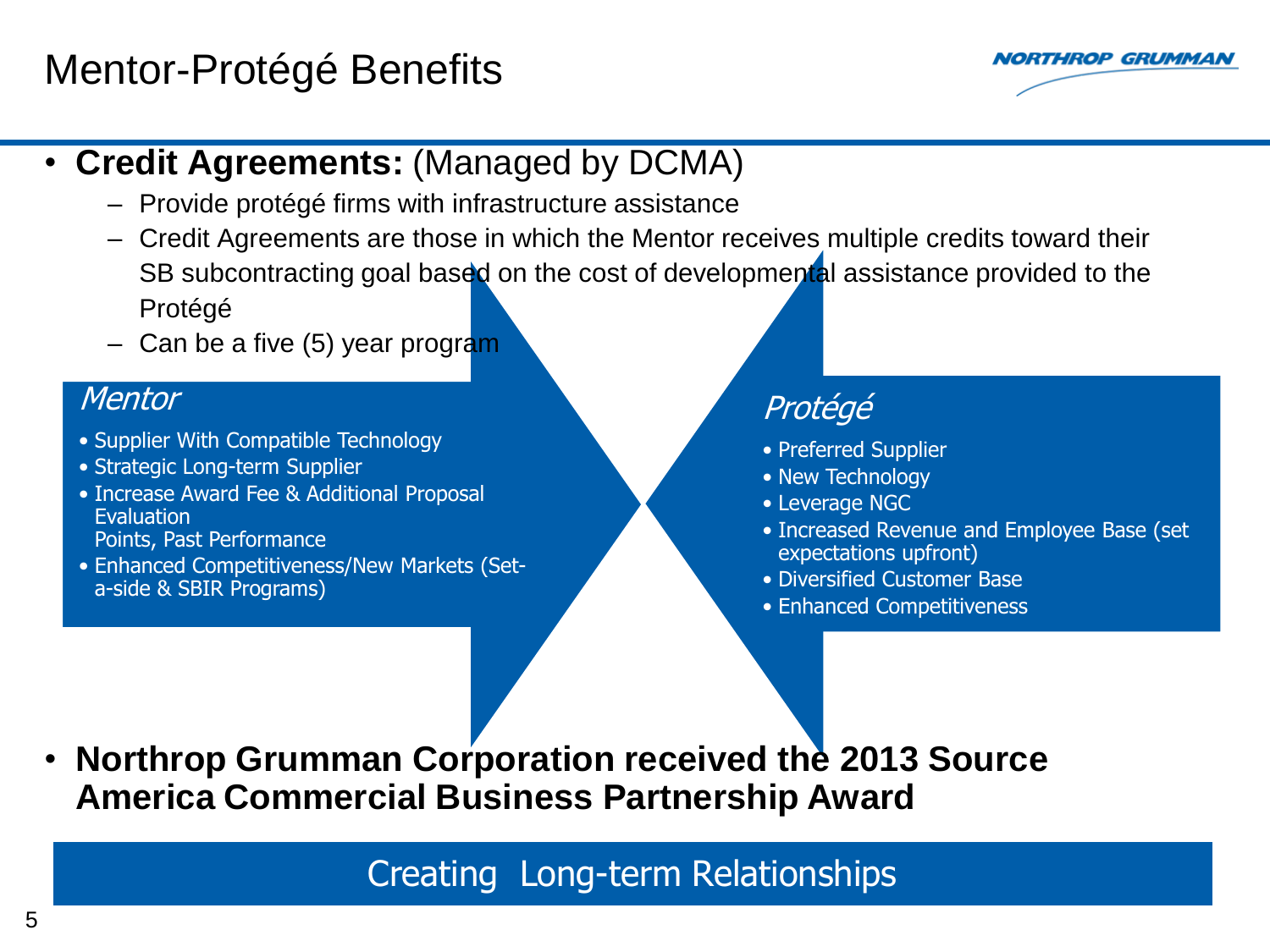

# Tizoc S. Loza Corporate Program Manager SEBP/Government Relations

## Ph: 703.280-4073

# Fax: 703.846-9605

E-mail: [tizoc.loza@ngc.com](mailto:tizoc.loza@ngc.com)